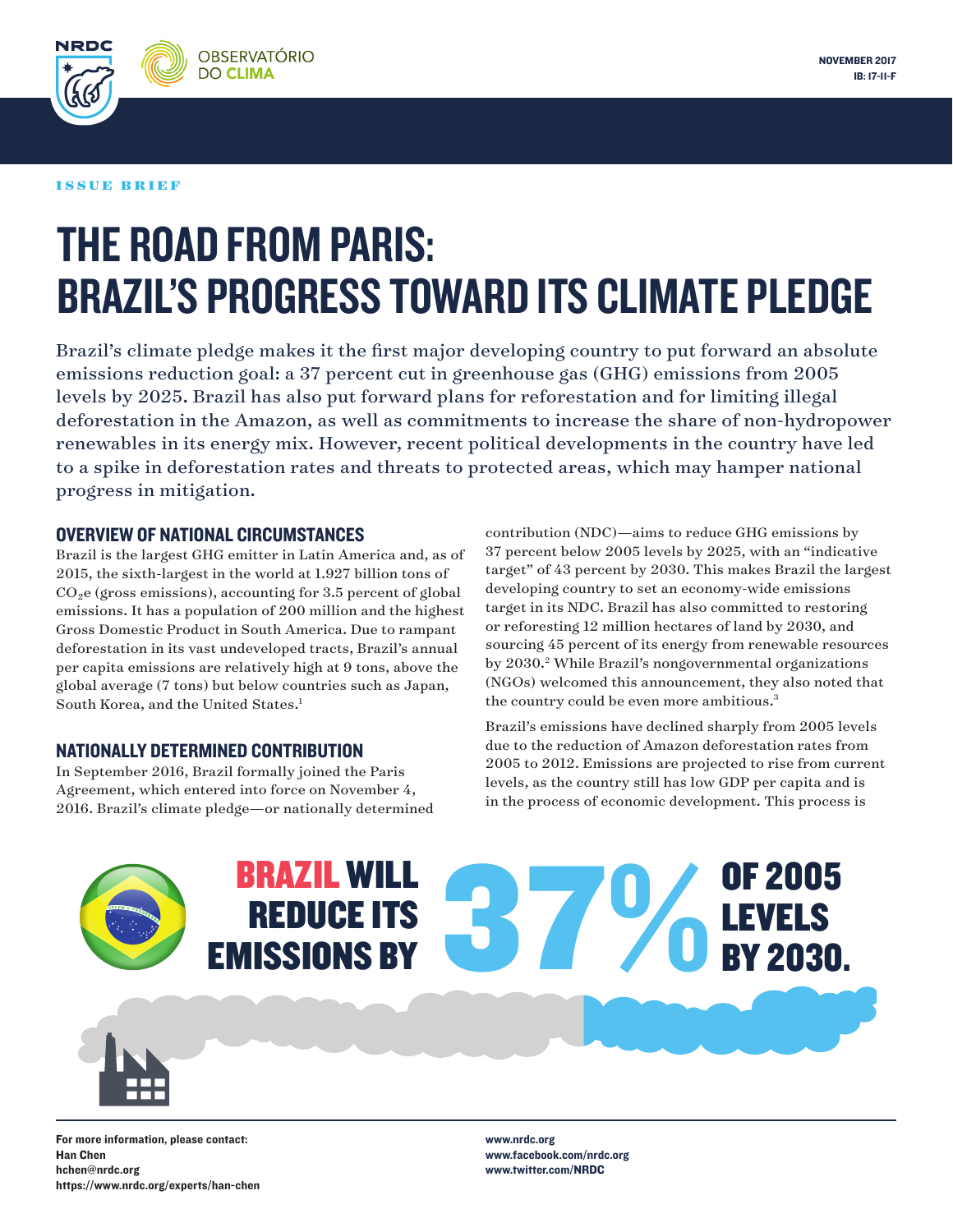# THE PARIS AGREEMENT

In late 2015, the 21st session of the Conference of the Parties (COP21) to the 1992 United Nations Framework Convention on Climate Change (UNFCCC) was held in Paris. The 196 nations that are part of the UNFCCC approved the Paris Agreement, which aims to limit global temperature rise to 2 degrees Celsius, and to make best efforts to keep it to 1.5 degrees. To that end, countries submitted intended nationally determined contributions (INDCs) detailing the level to which they planned to cut emissions and their plans to reach that goal. The Paris Agreement entered into force on November 4, 2016—and the INDCs are now formally enshrined as part of the Agreement—and hereafter referred to as nationally determined contributions (NDCs).

often associated with higher emissions as a country ramps up industrialization and energy use from sources such as fossil fuel. For Brazil, emissions associated with agriculture, energy, industry, and waste have in fact risen steadily since 1990 (see "Historical Emissions w/o LULUCF" in Figure 1). A significant portion of Brazil's emissions come from landuse change and deforestation. A recent economic recession and a small improvement in renewables led to a 5 percent slump on emissions in the energy sector in 2015.<sup>4</sup> However, emissions from land-use change increased by 11 percent that same year, resulting in an overall 3.5 percent growth in national emissions. In 2016, deforestation rates hit a new high, which will also impact emissions.<sup>5</sup> In 2017, a drop in the speed of clear-cutting is expected, but it is unlikely to be substantial enough to compensate for the previous year's rise.<sup>6</sup> The challenge for Brazil is how to continue growing a healthy economy for citizens while reducing emissions growth in all sectors. Thanks to limits placed on deforestation, Brazil already has lower emissions than it did in 2005, but reaching the NDC emissions target will require major efforts to shift to higher renewable energy use, cap emissions from deforestation, and move toward low-carbon agriculture. Brazil's government will review the NDC in 2020, though some experts and civil society organizations are pushing for review in 2018.7

#### MITIGATION POLICY

#### INCREASING RENEWABLE ENERGY

Brazil's NDC proposes to source 45 percent of the nation's total energy mix from renewable resources by 2030, up from 41 percent in 2015.<sup>8</sup> It should be noted that between 2007 and 2009, renewables represented more than 45 percent of the energy mix, but that trend has since reversed.<sup>9</sup> A series of dry years from 2011 to 2015 strained hydropower and forced the government to turn to fossil fuel-powered plants. At the same time, ethanol use in automobiles also dropped because of a crisis in the sector.<sup>10</sup> Overall, Brazil's energy consumption is expected to grow, but at a relatively slow pace for a developing country due to economic recession. Brazil's 10-year Plan for Decadal Energy Expansion (PDE) 2026 was released for public consultation in July 2017. The plan forecasts that in the coming decade, up to 70.5 percent of Brazil's energy investments will be in fossil fuels, which marks virtually no change from the previous forecast. More progress is needed to shift investments away from fossil fuels. Unfortunately, Brazil is still planning to build new coal plants and to ease environmental licensing, which would lead to more oil and gas production.



BRAZIL'S GHG EMISSIONS INCLUDING LULUCF

*urce:* Natural Resources Defense Council, including data from the Climate Observatory, Climate Action Tracker, SEEG, and Brazil's INDC submission to the UNFCCC submission to the UNFCCC.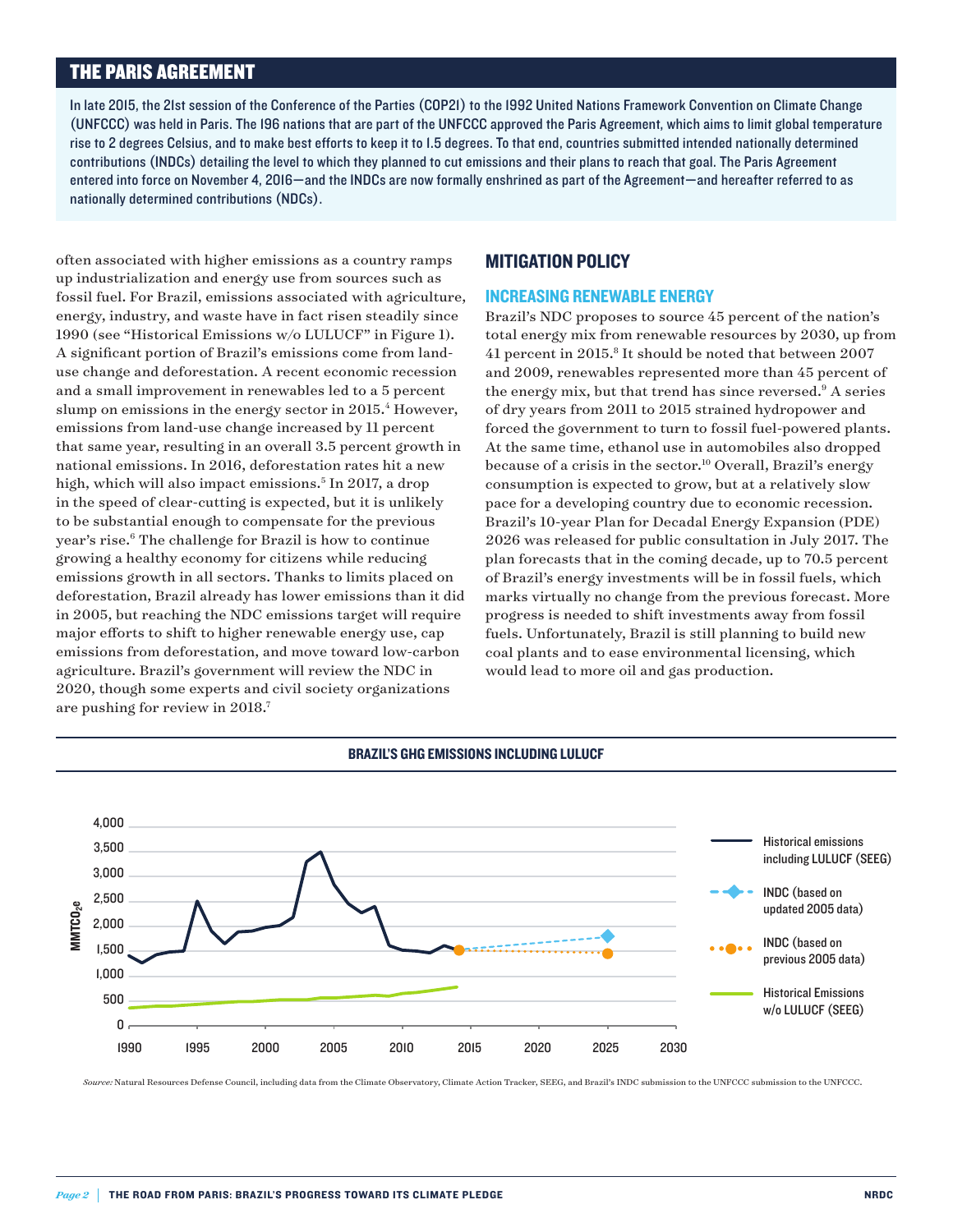Brazil has proposed to source 23 percent of power generation from renewable resources (not including hydropower) by 2030, up from less than 10 percent in 2014.<sup>11</sup> According to estimates from the International Energy Agency, this is more than enough to put Brazil on a lowcarbon trajectory that will help avoid a 2 degrees Celsius warming scenario.<sup>12</sup> Brazil plans to hold at least one auction for clean energy projects this year. This would mark a major step toward Brazil's renewable energy target, as wind and solar developers have not signed any long-term supply contracts since November 2015.13 The planned investments in fossil fuels, however, would trump any mitigation gains from the increase of renewables in electricity.

#### ADDRESSING FORESTS AND DEFORESTATION

Brazil's NDC also committed to restoring or reforesting 12 million hectares of land by 2030. The area in need of restoration, however, is estimated at 24 million hectares, according to current legislation. Analysts have pointed out more action is needed on deforestation and that Brazil's reforestation goals could be raised from 12 million hectares to 20 million.<sup>14</sup> Moreover, the commitment allows for forest restoration and reforestation with exotic species such as eucalyptus as well as with native forest species. If half the 12 million hectares are restored with native species, Brazil would have only 6 million hectares of native forests restored by 2030, covering only one-quarter of the estimated forest deficit.15

The Brazilian action plan for deforestation commits to zero illegal deforestation by 2030, but only in the Amazon region. In addition, the plan doesn't suggest measures for illegal and legal deforestation. Even worse, since the target was announced, Amazon deforestation has increased for two years in a row: by 24 percent in 2015 and by 28 percent in 2016. Brazilian NGOs have noted that the current administration, which has stronger ties to the rural caucus in Congress than the previous one, has taken or is taking a series of steps to roll back environmental regulations, a move that has been deemed "unprecedented."16 Among those measures is a new law signed by President Michel Temer that grants amnesty to land grabbing done between 2004 and 2011—which the Attorney-General has said will stimulate deforestation $17$ —and a proposed bill to slash a large national forest in the Amazon by one-third.<sup>18</sup> Indigenous land claims settlements were virtually frozen.

To meet the deforestation target, analysts have noted that Brazil will first need to reduce Amazon deforestation by 80 percent by 2020, as determined by Brazil's 2009 National Climate Change Policy.19 Given that as of 2016, deforestation rates were twice as high as the 2020 target, meeting the domestic commitment will require extra work. These developments notwithstanding, a number of NGOs have pointed out that Brazil should commit to zero deforestation nationwide—legal or illegal—by 2030, as a large number of countries and companies have committed to doing.20 If illegal deforestation in the Amazon continues until 2030,

and beyond in other regions, land use emissions will remain a serious issue for many years to come. Fortunately, Brazil's NDC does mention measures such as reducing emissions from deforestation and forest degradation (REDD+), whereby Brazil could receive financial incentives for its efforts to end deforestation.<sup>21</sup>

In 2015, the Climate Observatory put forward an NDC proposal showing how Brazil could achieve a target of 1 billion metric tons of  $CO<sub>2</sub>e$ —its fair share of emissions considering a global carbon budget, GDP, and population.<sup>22</sup> In addition, the group has recently reported that the government's new GHG methodology calculates a higher total amount of Land Use, Land Use Change and Forestry (LULUCF) emissions in the 2005 base year, raising their total from 2.1 billion to 2.8 billion metric tons. If Brazil keeps the same NDC target of a 37 percent cut from 2005 emissions levels, then the target for emissions in 2025 will be nearly 1,800 mmtCO2e instead of 1,300 mmtCO2e. That would be extremely unambitious. To fix this, the Climate Observatory has proposed that the government raise the emissions reduction target in the NDC to 53 percent for 2025 and 57 percent for 2030. Based on the group's analysis, the proposed policies in Brazil's NDC would allow Brazil to reach that target. In fact, there is still room and urgency to set more ambitious targets.<sup>23</sup>

#### **AGRICULTURE**

Brazil's NDC includes the restoration of 15 million hectares of degraded pastures and integration of 5 million hectares of crop-livestock-forest. This is in addition to Brazil's low-carbon agricultural targets for 2020 (restoring 15 million hectares of degraded lands and integrating 4 million hectares of crop-livestock-forest). Restoring 30 million hectares of degraded pastures by 2030 would substantially reduce pressures on native forests. Brazil's progress toward its 2020 restoration targets has been slow, however, with less investment in low-carbon agriculture in 2015 than in 2014 and no monitoring of results. Furthermore, only 1.6 percent of federal investments in agriculture and livestock went toward low-carbon agriculture in 2016, and this was reduced even further in 2017 to 1.1 percent.

#### THE ROAD AHEAD

The Climate Observatory has suggested that Brazil could cut GHG emissions even further, to what represents a "fair share" of action for keeping global temperature rise to less than 2 degrees Celsius. The group has outlined that Brazil could cut emissions by 57 percent relative to 2005 levels by eliminating deforestation and significantly expanding wind and solar energy and ethanol use.<sup>24</sup> Brazil needs to diversify its energy investments—away from fossil fuels and large hydropower and toward wind and solar energy.<sup>25</sup> Now is the time for Brazil to stop stepping back on environmental regulations and to move from plans to action, especially when it comes to forestry, agriculture, and energy.